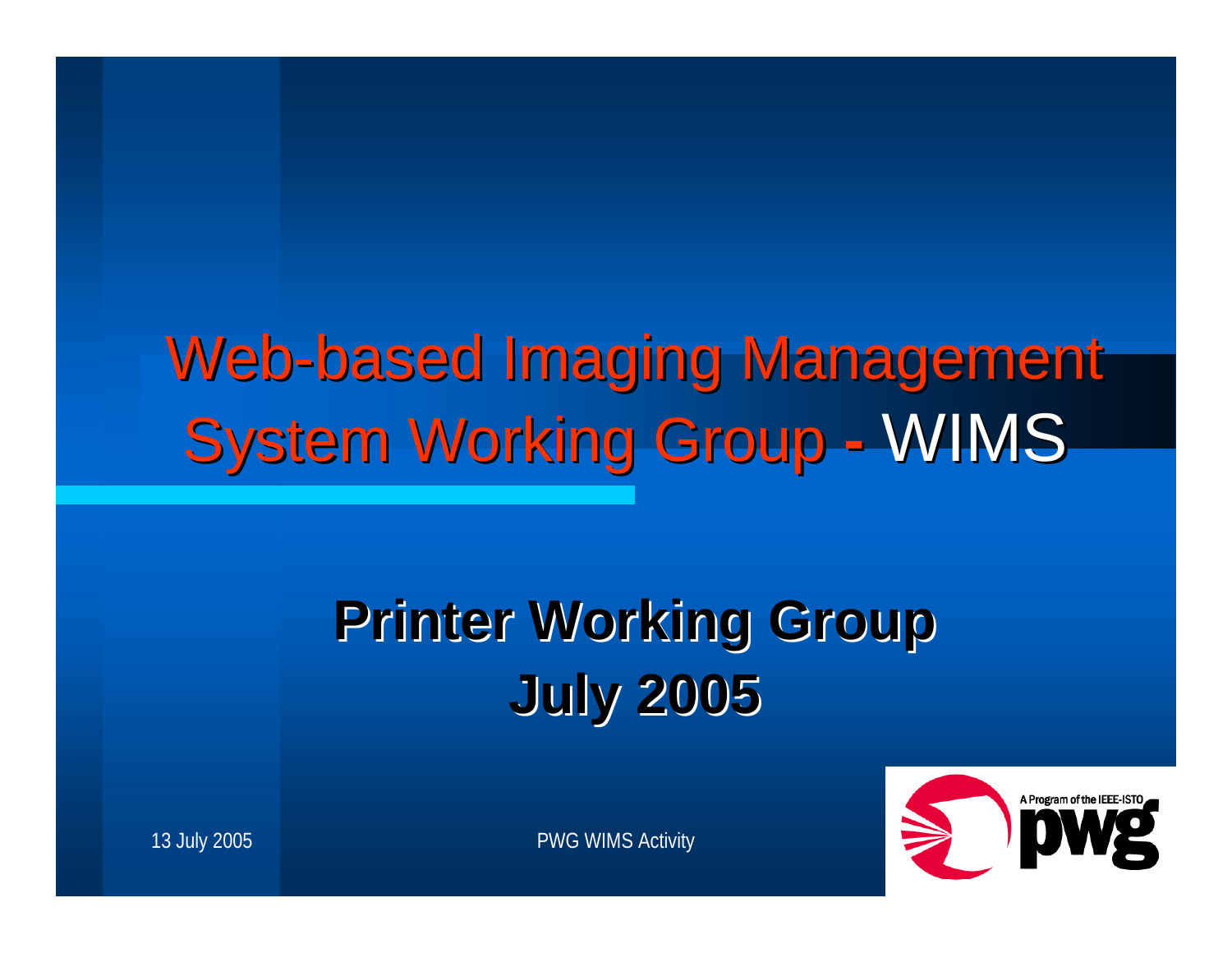

## **WIMS WG Efforts**

<sup>z</sup>**WIMS Protocol Document • Standard for Imaging System Counters Counter Specification Mapping to Counter MIB Mapping to Counter XML W3C Schema**  $\bullet$  **Other XML W3C Schema** – Paris Paris II.<br>Politika **Printer MIB and Related MIB objects,**  – **WIMS and Printer Semantic Model elements**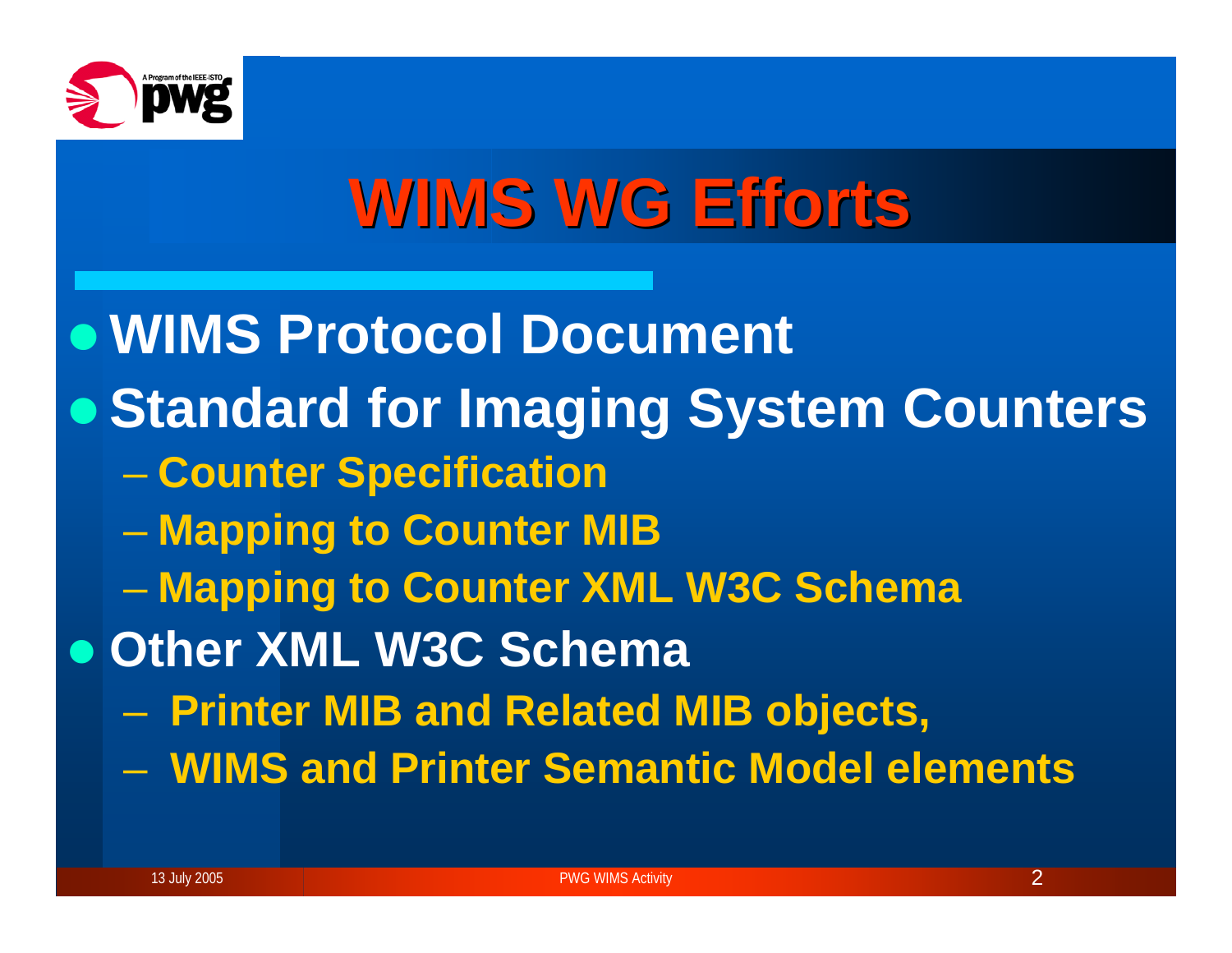

# **WIMS Protocol Document WIMS Protocol Document**

- **Purpose: To define Operations and Actions supporting Remote Third-Party management of Imaging Systems**
- **Current Document: [ftp://ftp.pwg.org/pub/pwg/wims/wd/wd](ftp://ftp.pwg.org/pub/pwg/wims/wd/wd-wimscount10-20050323rev.pdf)[wimscount10-20050323rev.pdf](ftp://ftp.pwg.org/pub/pwg/wims/wd/wd-wimscount10-20050323rev.pdf)**

**• Status: Prototype; effort has been diverted to Counter Specification and XML mapping so that protocol will have management model elements to communicate**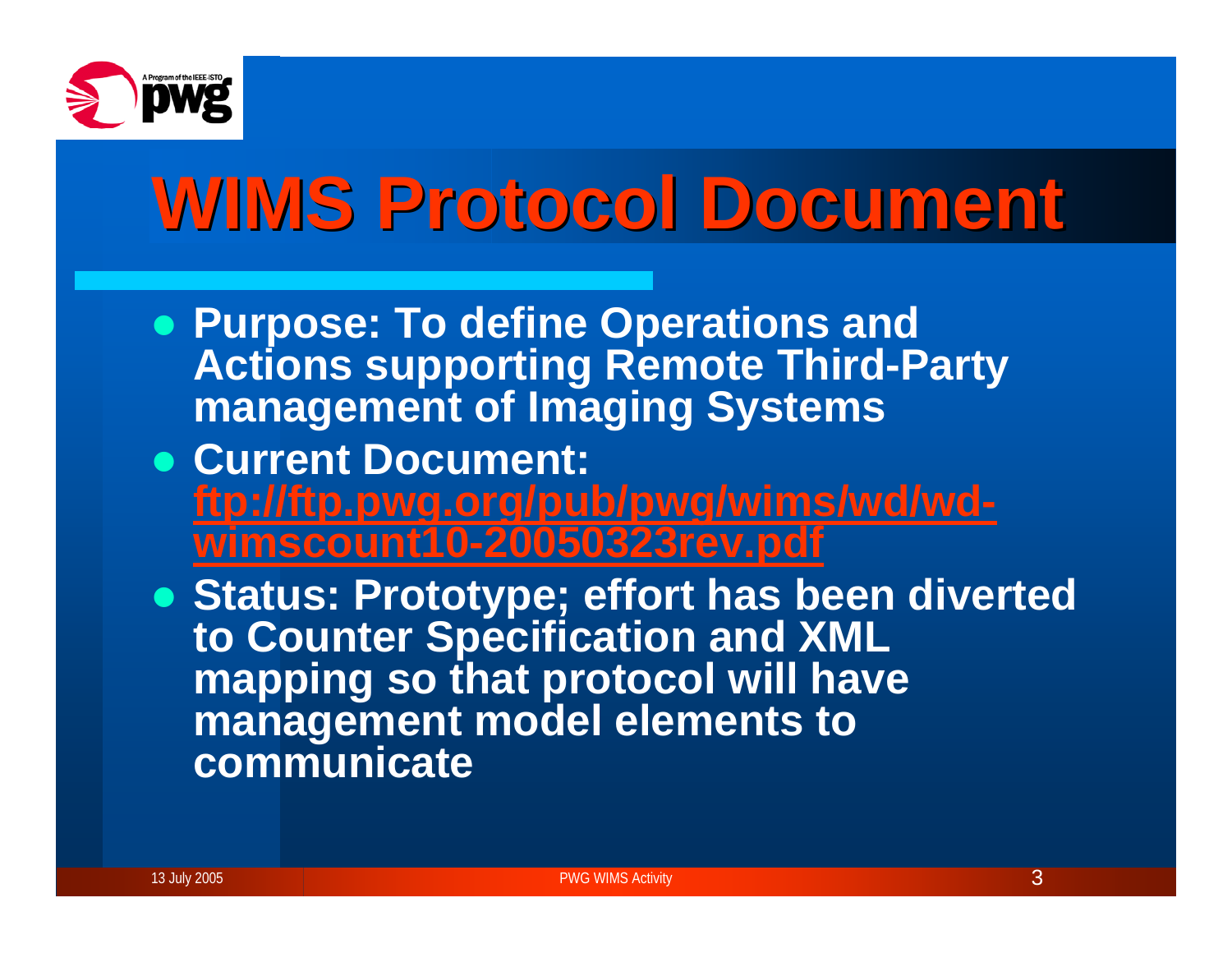

# **WIMS Protocol Document WIMS Protocol Document**

#### **• Remaining Activities:**

- **Refinement and update of section 3, Scenarios and Requirements (or generation of separate requirements document)**
- **Review and Alignment check**
- – **Last Call and Analysis of Comments and Questions**
- z **Questions and Requests – In V1.0 or put for next version?**
	- **Enhance to include more support of in-house Management**
	- **Provide more Manager-initiated operations for immediate actions**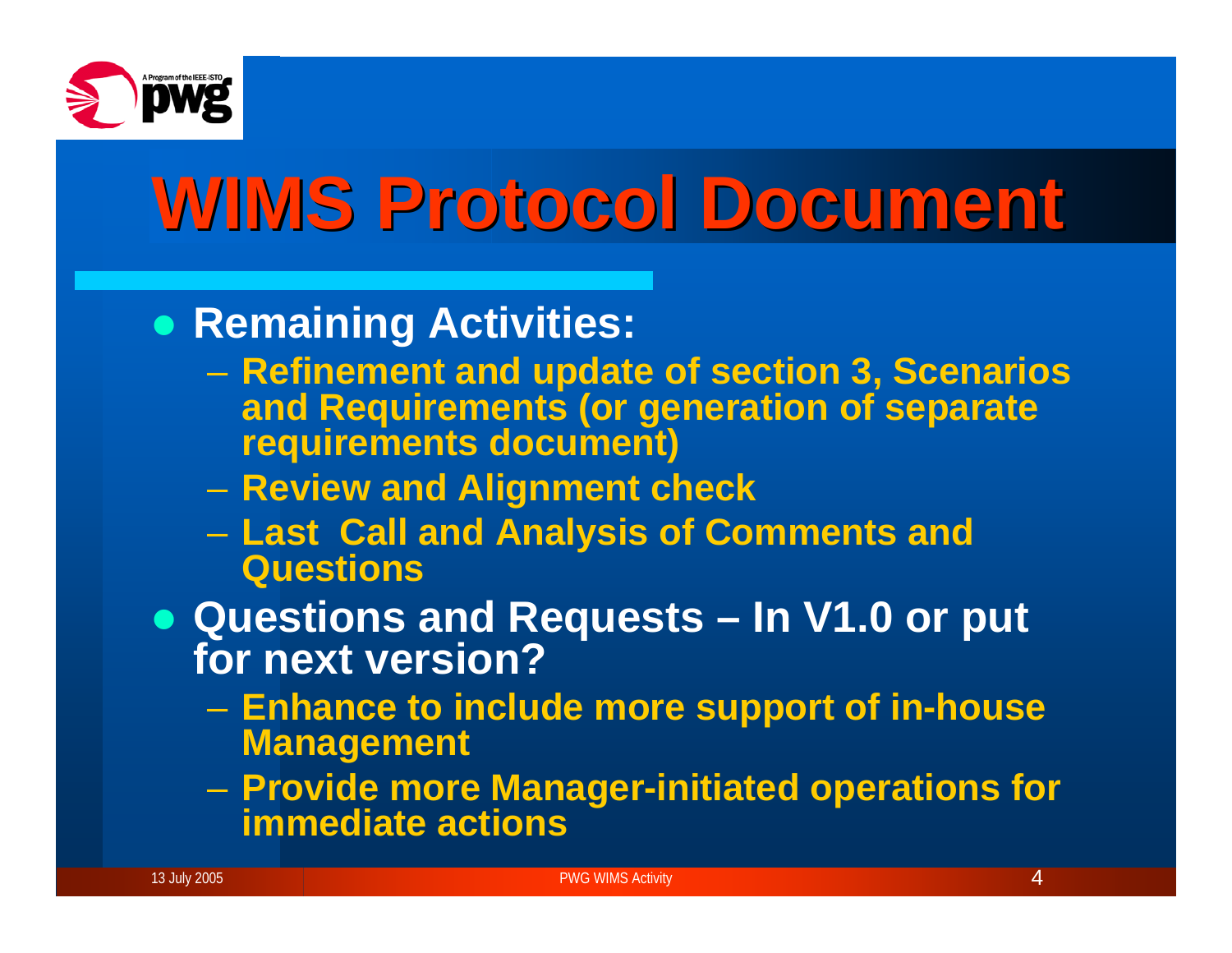

#### z **The "Counter Spec":**

- **Defines the usage counters for an Imaging System (e.g., network spooler, printer or multifunction device), and the services such a system offers.**
- **Hart Communication Relies upon separate documents for mapping of semantics to XML Schema, MIB or any protocol.**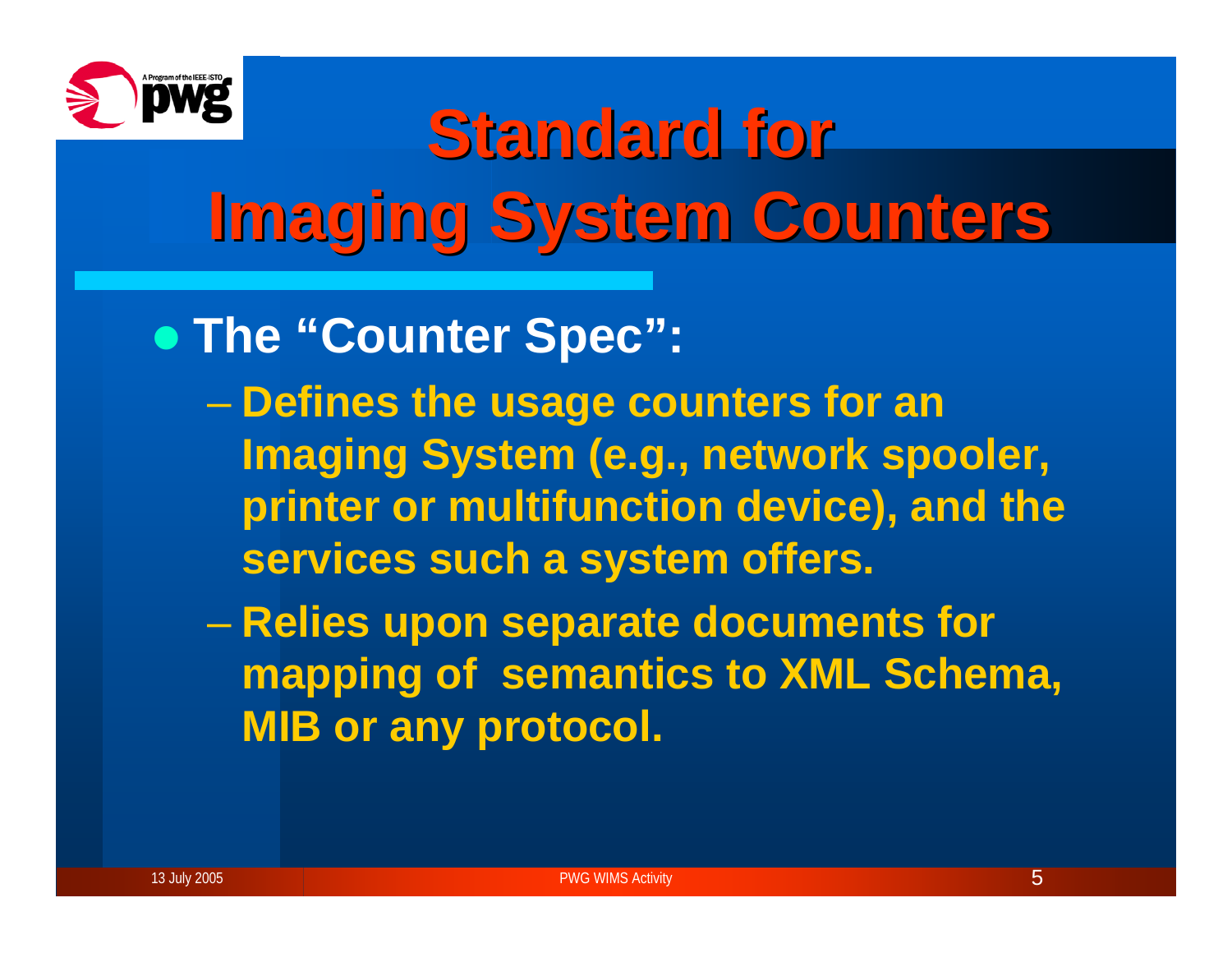

#### z **Features**

- **Compromise alternative to full Multifunction Service Management Model.**
- $\mathcal{L}_{\mathcal{A}}$  , and the set of the set of the set of the set of the set of the set of the set of the set of the set of the set of the set of the set of the set of the set of the set of the set of the set of the set of th **All read-only elements.**
- Paris Paris II.<br>Politika **Defines theme and variations on items that may of interest in considering usage of Imaging Services for billing and planning.**
- Paris Paris II.<br>Politika **Expected to have application well beyond WIMS**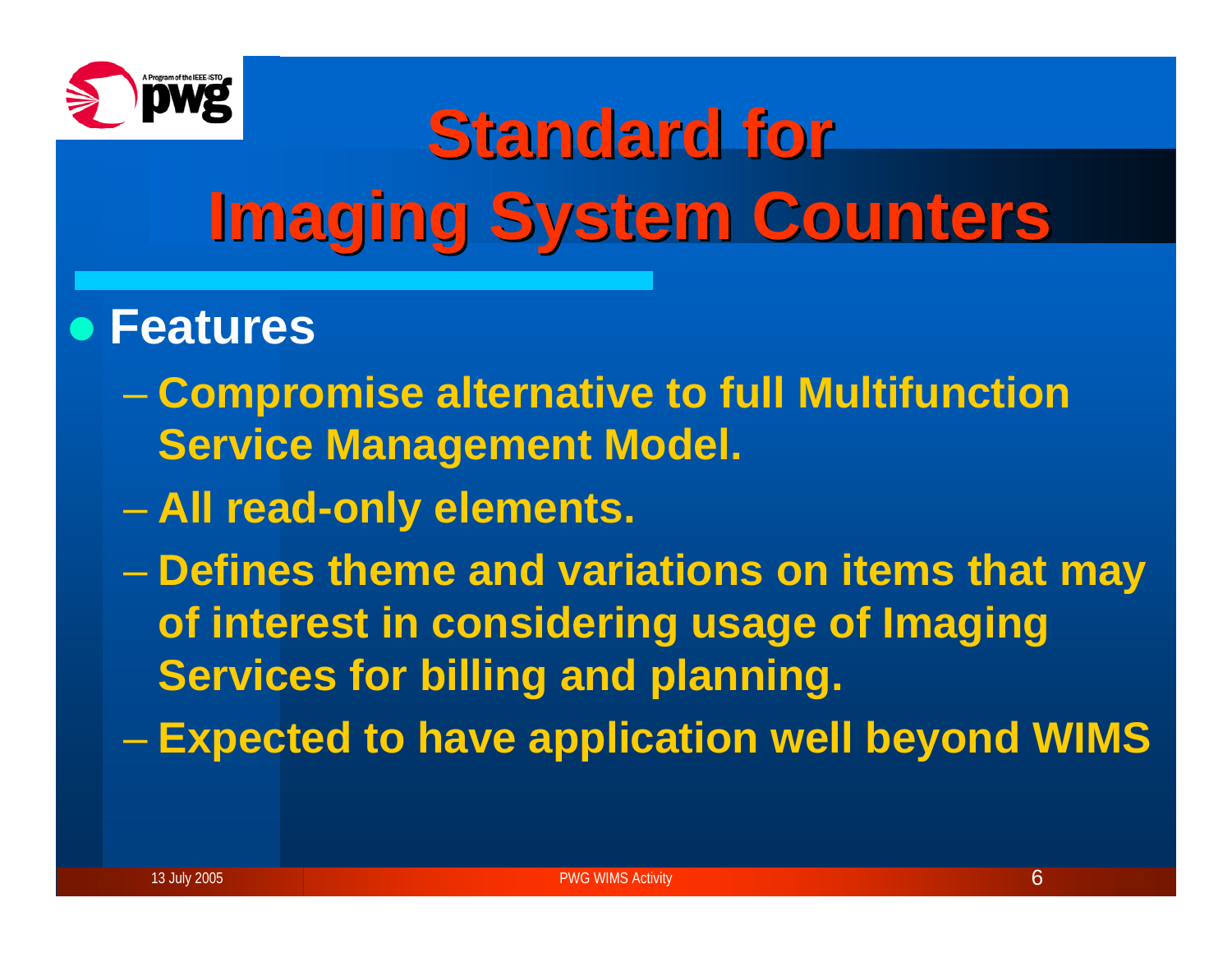

#### z **Status:**

- **Went into PWG "Last Call" 29 March 2005**
- **Last Call comments have been addressed**
- **Document has been updated, refined, retooled weekly**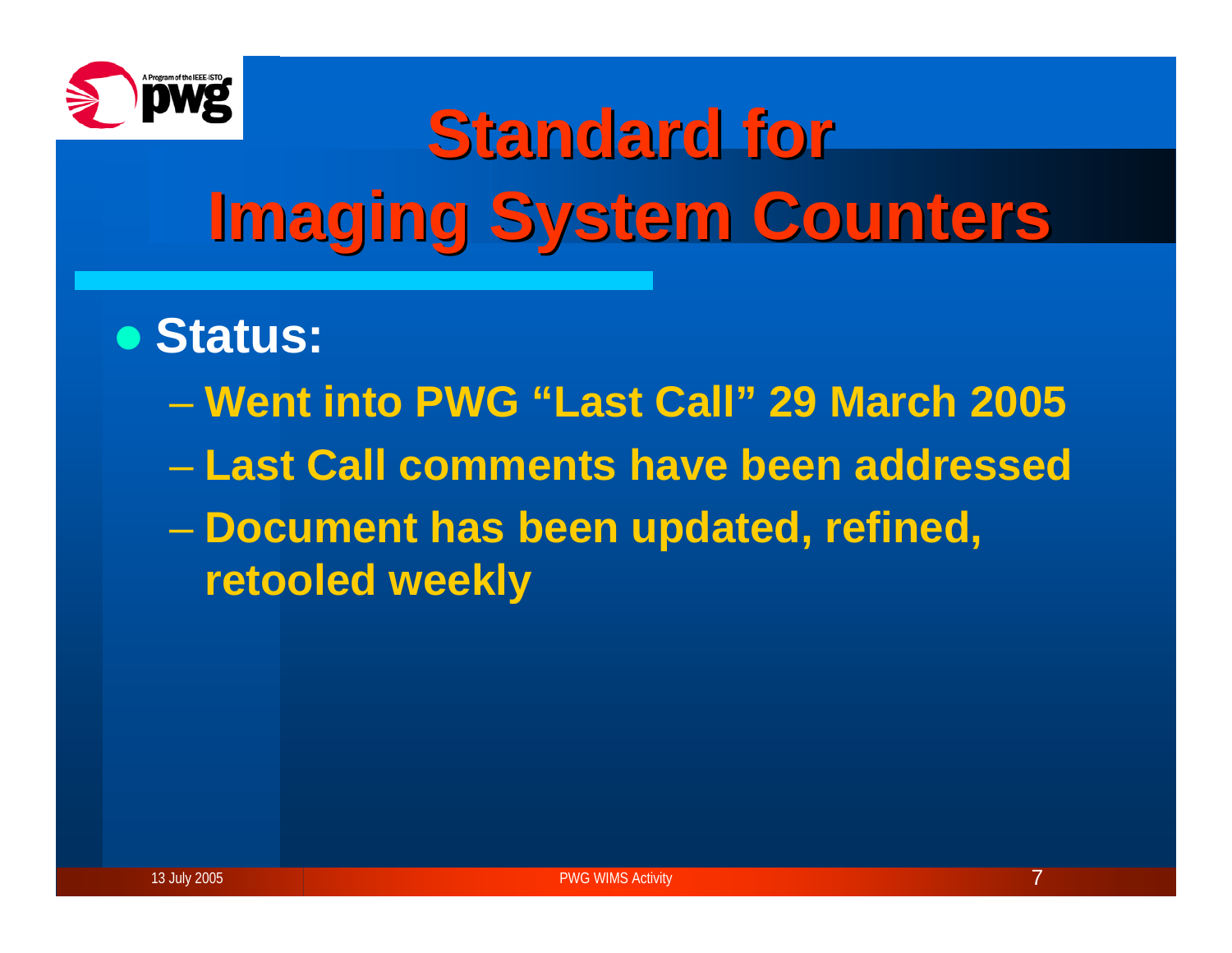

- **Current Version:** 
	- **ftp://ftp.pwg.org/pub/pwg/wims/wd/lcrcwimscount10-20050629.pdf**
- **Remaining Steps** 
	- **Working Group review (internal alignment)** – **PWG Vote - August**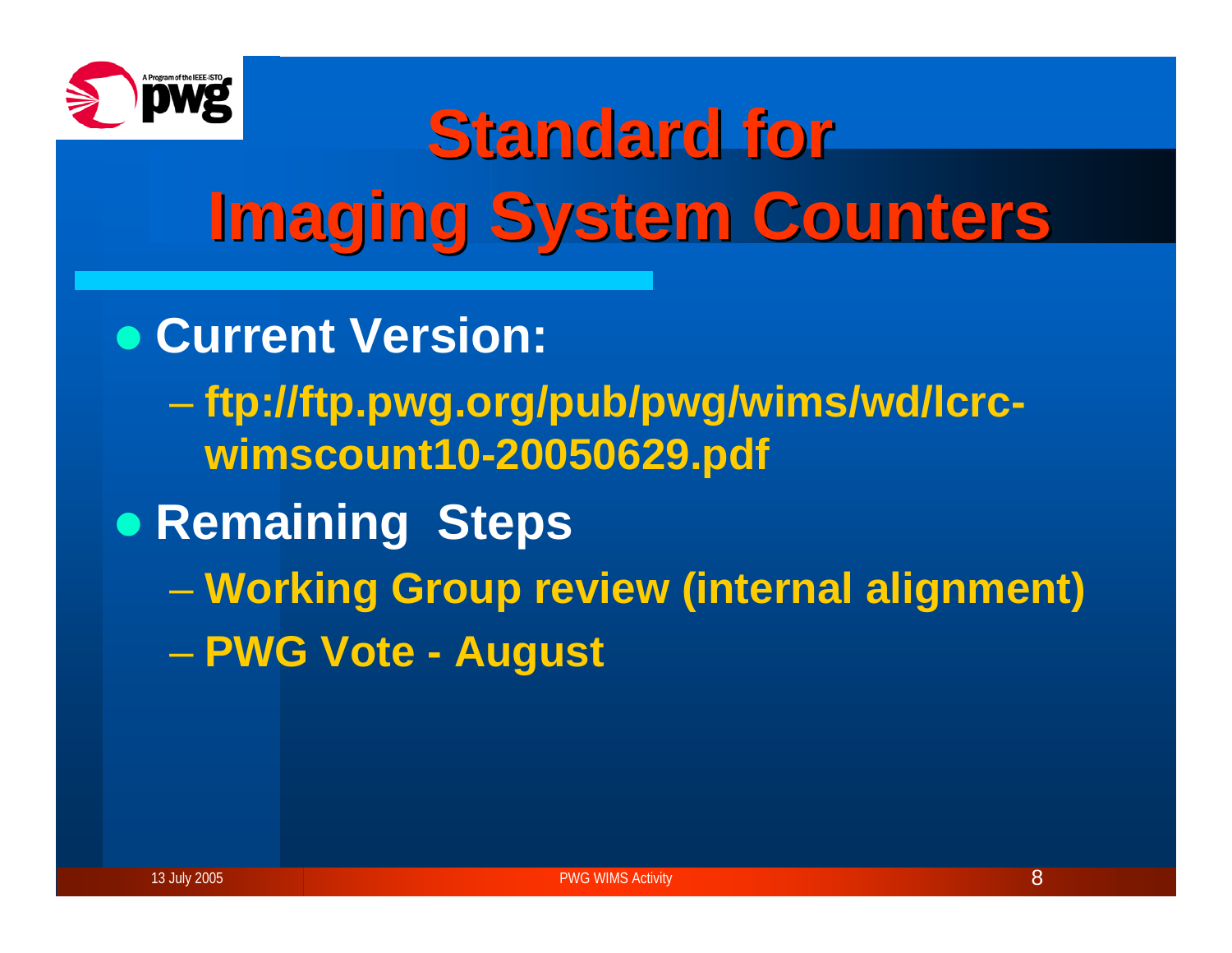

## **Counter MIB Counter MIB**

#### **• Purpose:**

- **SNMP compatible mapping of Imaging System Counters and other Semantics for Imaging System and Component Usage and Status**
- **Links and State MIB mapping reflected recognition that SNMP would be supported for the foreseeable future, despite emergence of Web Services based management**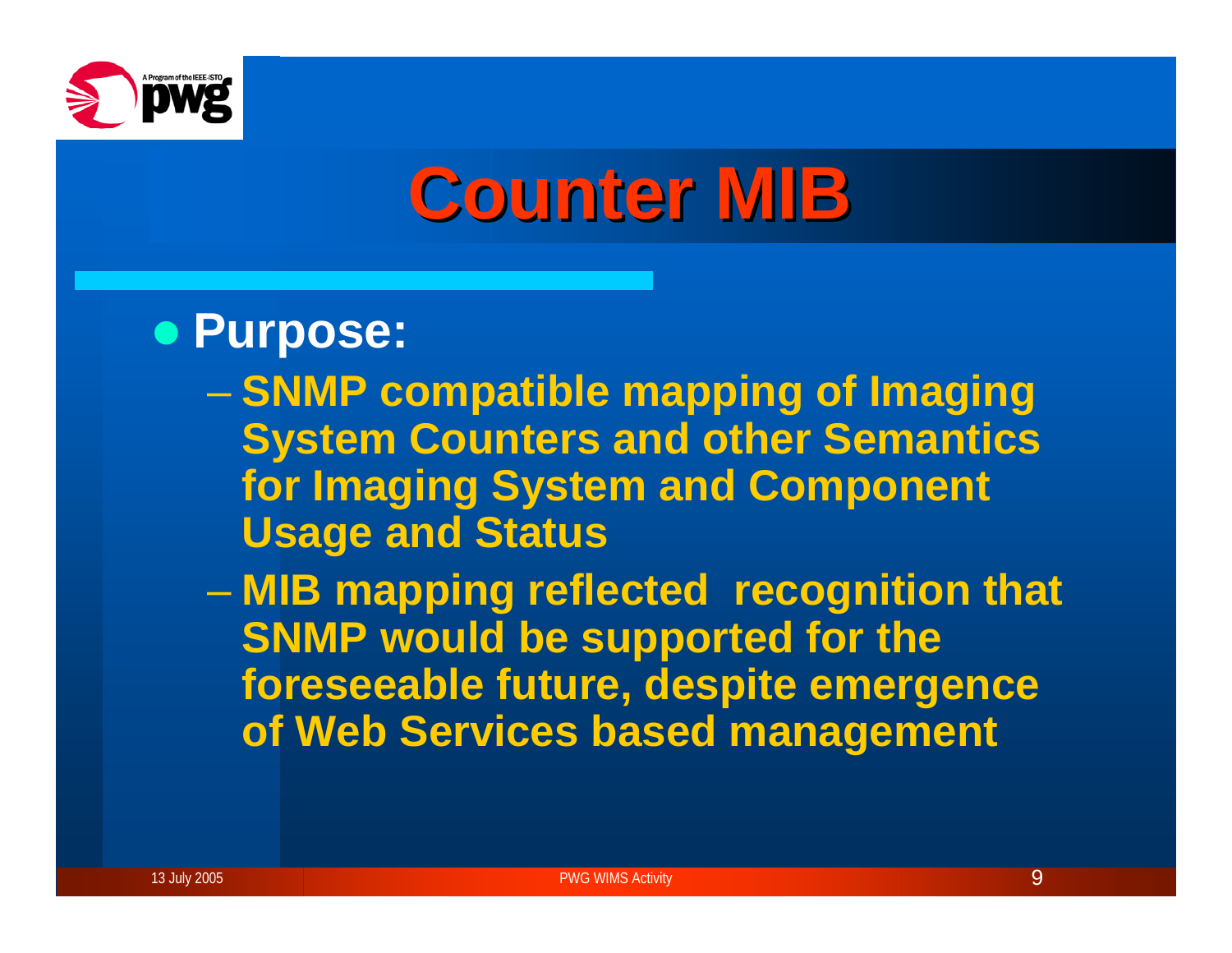

## **Counter MIB Counter MIB**

z **Status:** – **Went into PWG "Last Call" 29 March 2005**  – **Last Call comments have been addressed Document has been updated and reviewed**  $\bullet$  **Current Version: [ftp://ftp.pwg.org/pub/pwg/wims/wd/lcrc](ftp://ftp.pwg.org/pub/pwg/wims/wd/lcrc-wimscountmib10-20050616.htm)[wimscountmib10-20050616.htm](ftp://ftp.pwg.org/pub/pwg/wims/wd/lcrc-wimscountmib10-20050616.htm)**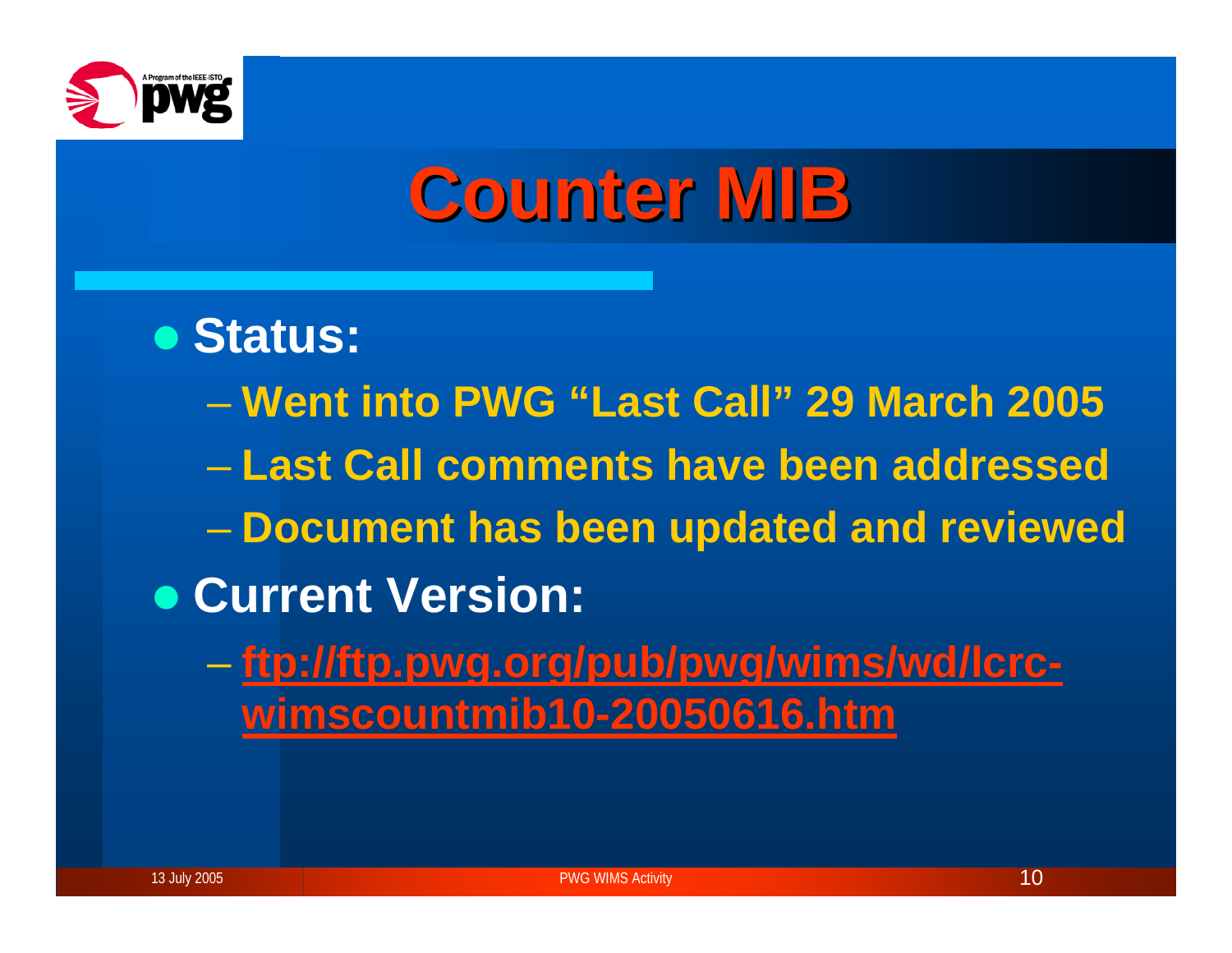

## **Counter MIB Counter MIB**

#### **• Remaining Steps Final Working Group review (internal alignment)** – **PWG Vote - August**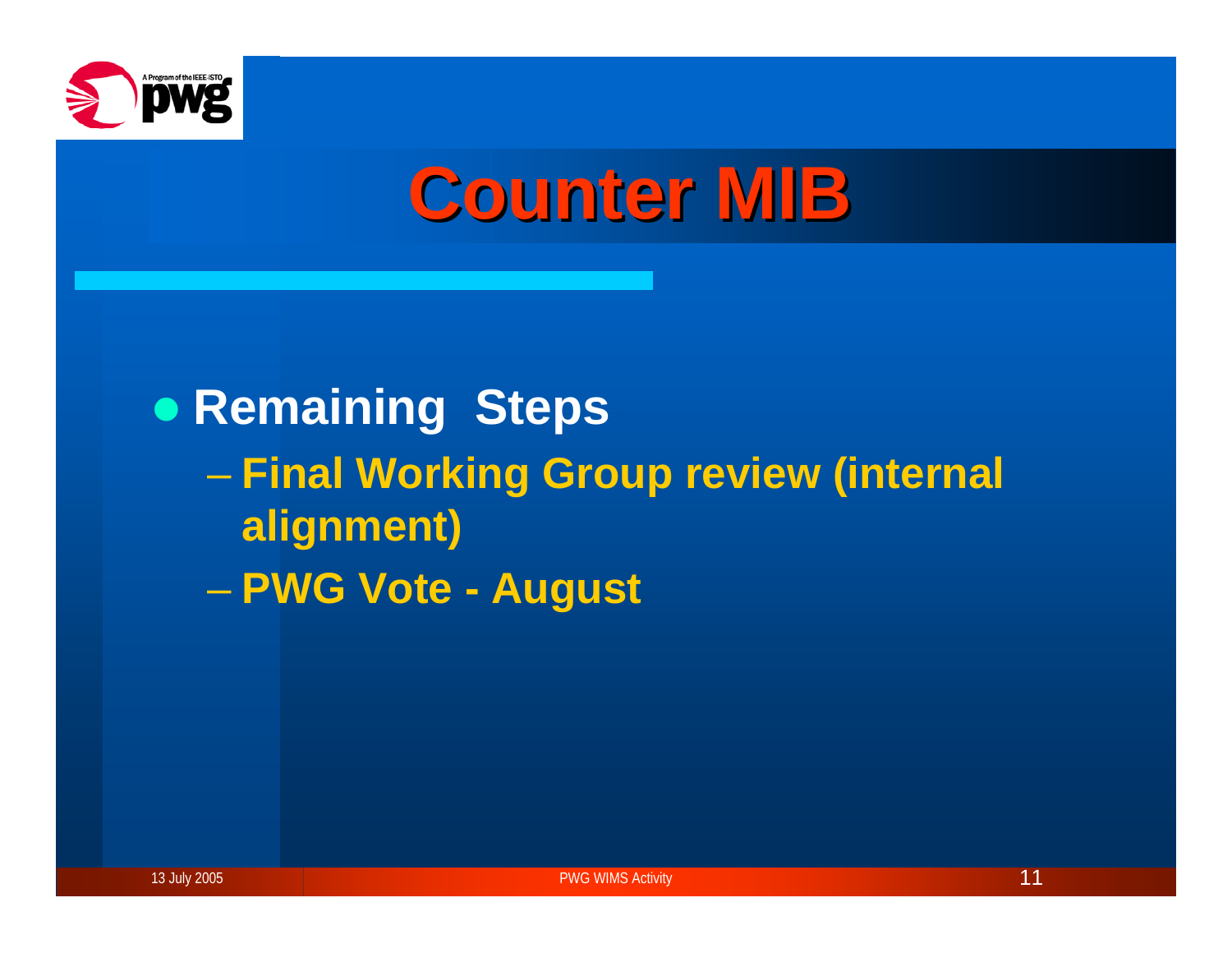

## **Counter XML W3C Schema Counter XML W3C Schema**

#### **• Purpose:**

- **XML compatible mapping of Imaging System Counters and other Semantics**
- **Hart Communication XML mapping necessary for use with WIMS, and also applicable to other Web Services based management approaches**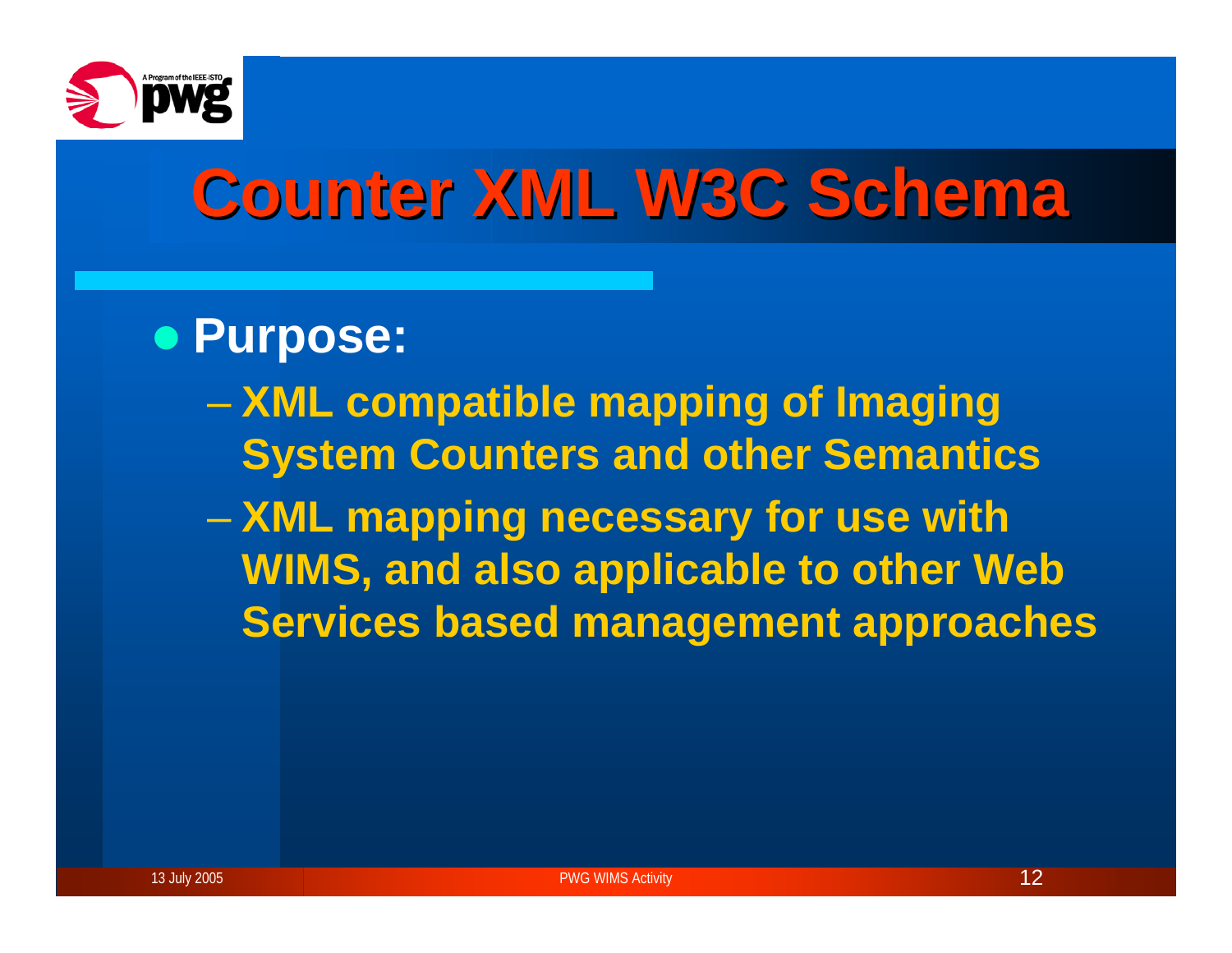

## **Counter XML W3C Schema Counter XML W3C Schema**

- z **Status:**
	- –**Last worked on over a year ago**
	- **Semantics has evolved since then**
- **Current Version:** 
	- **none**
- **Remaining Steps** 
	- **Major rework of existing documentation**
	- –**Alignment with Counter MIB and Counter Spec**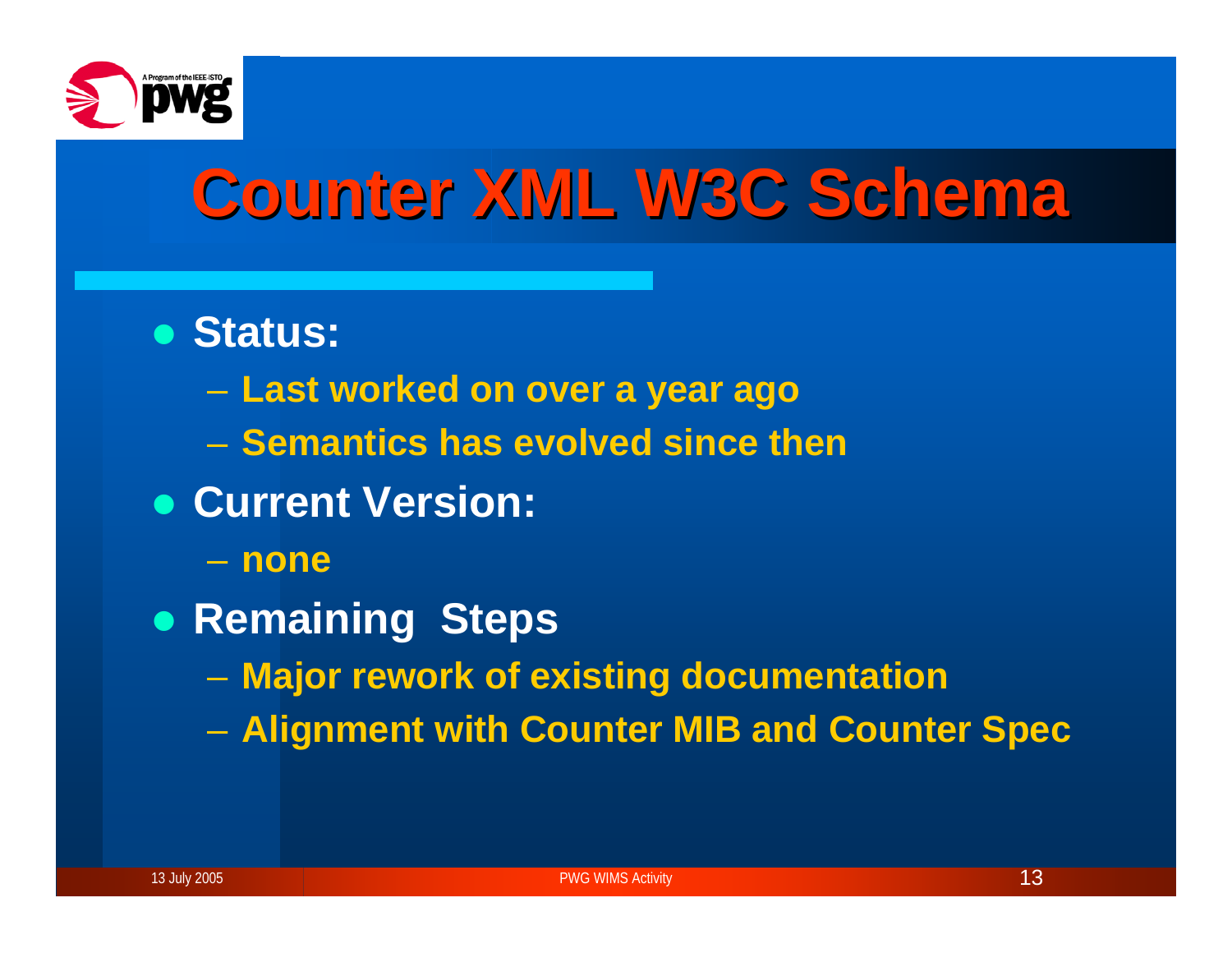

### **XML W3C Schema of XML W3C Schema of Printer and Associated Printer and Associated MIBs**

- **Purpose: Provide XML mapping of extensive printer service and device status and management information in** 
	- **RFC2790- HR MIB**
	- **RFC3805- Printer MIB V2**
	- **RFC3806- Printer Finishing MIB**
- **Current Versions:** 
	- **Although these versions are about a year old, the source information has not changed in that time**
	- **<ftp://ftp.pwg.org/pub/pwg/wims/schemas/>**
- **Next Steps** 
	- **Unclear whether these should retained as resources or subjected to more formal documentation procedures**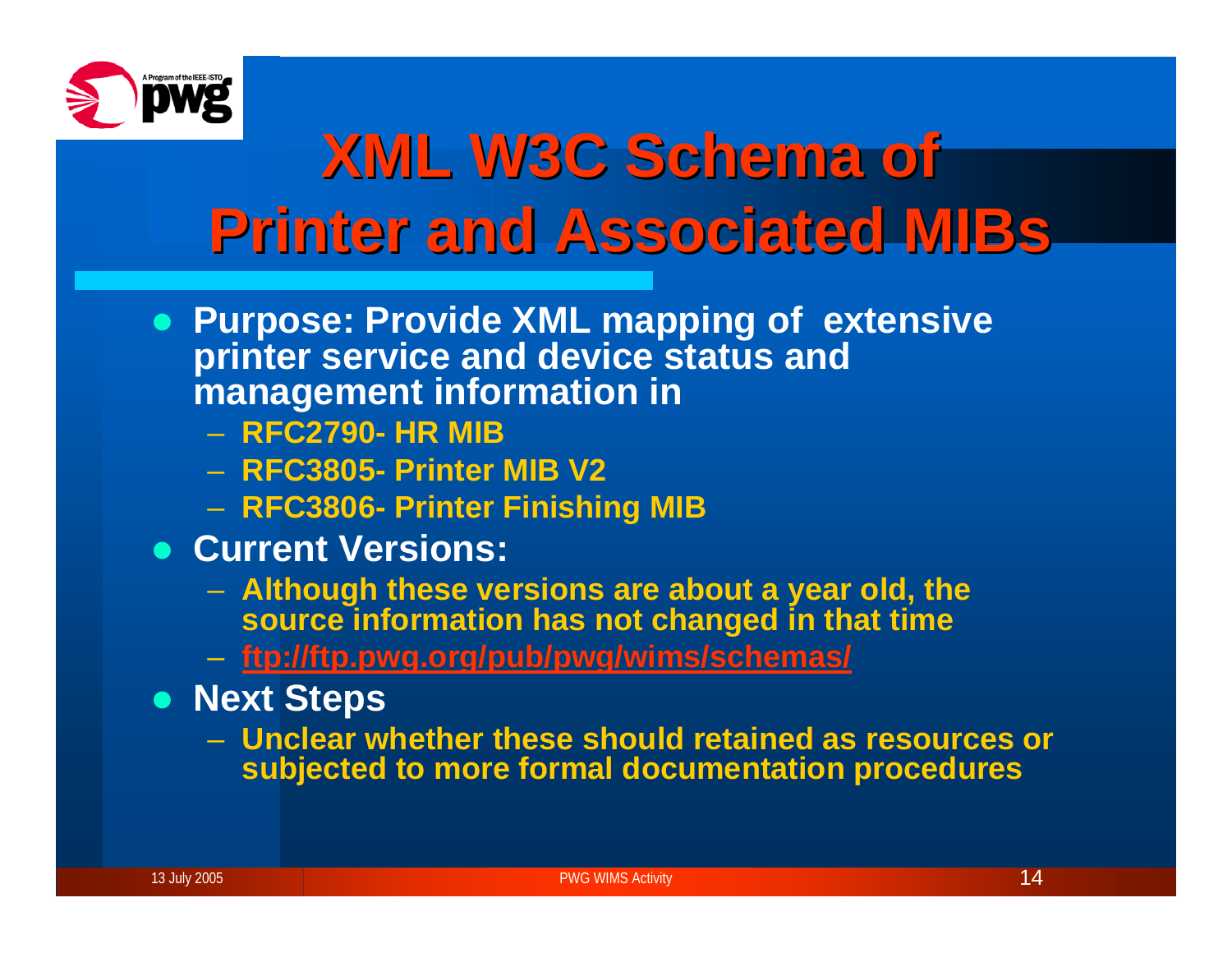

## **WIMS XML W3C Schema WIMS XML W3C Schema**

- z **Purpose: Provide XML mapping of Semantic components, including those contributed by WIMS.** 
	- **Alerts, Events, Report, Resource,Subunits, Schedule,, WIMS Base, WIMS Type**
- **Current Versions:** 
	- **[ftp://ftp.pwg.org/pub/pwg/wims/s](ftp://ftp.pwg.org/pub/pwg/wims/schemas/) chemas/**
- **Next Steps** 
	- **These versions are about a year old and will need modification to track potential changed to WIMS document**
	- **Unclear whether these should retained as resources or subjected to more formal documentation procedures**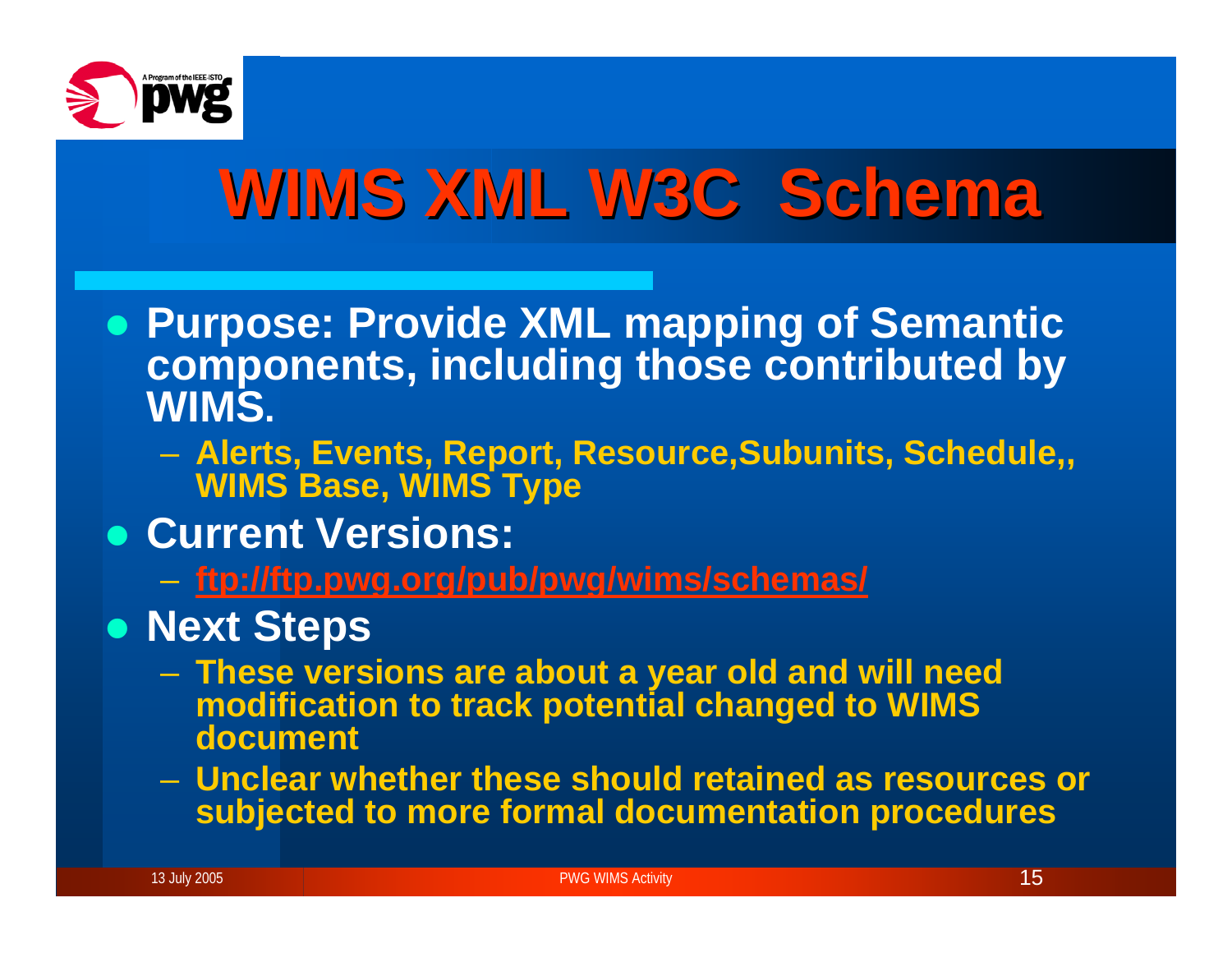

### **Resolution of Counter Spec & Resolution of Counter Spec & Counter MIB Last Call Comments Counter MIB Last Call Comments**

- z **Last call Comments and considerations are documented in**
	- **[ftp://ftp.pwg.org/pub/pwg/wims/wd/LastCall](ftp://ftp.pwg.org/pub/pwg/wims/wd/LastCallComments/CounterLastCallCommentsAddressed20050511.pdf) [Comments/CounterLastCallCommentsAddr](ftp://ftp.pwg.org/pub/pwg/wims/wd/LastCallComments/CounterLastCallCommentsAddressed20050511.pdf) [essed20050511.pdf](ftp://ftp.pwg.org/pub/pwg/wims/wd/LastCallComments/CounterLastCallCommentsAddressed20050511.pdf)**

**• The more encompassing are discussed in the following slides**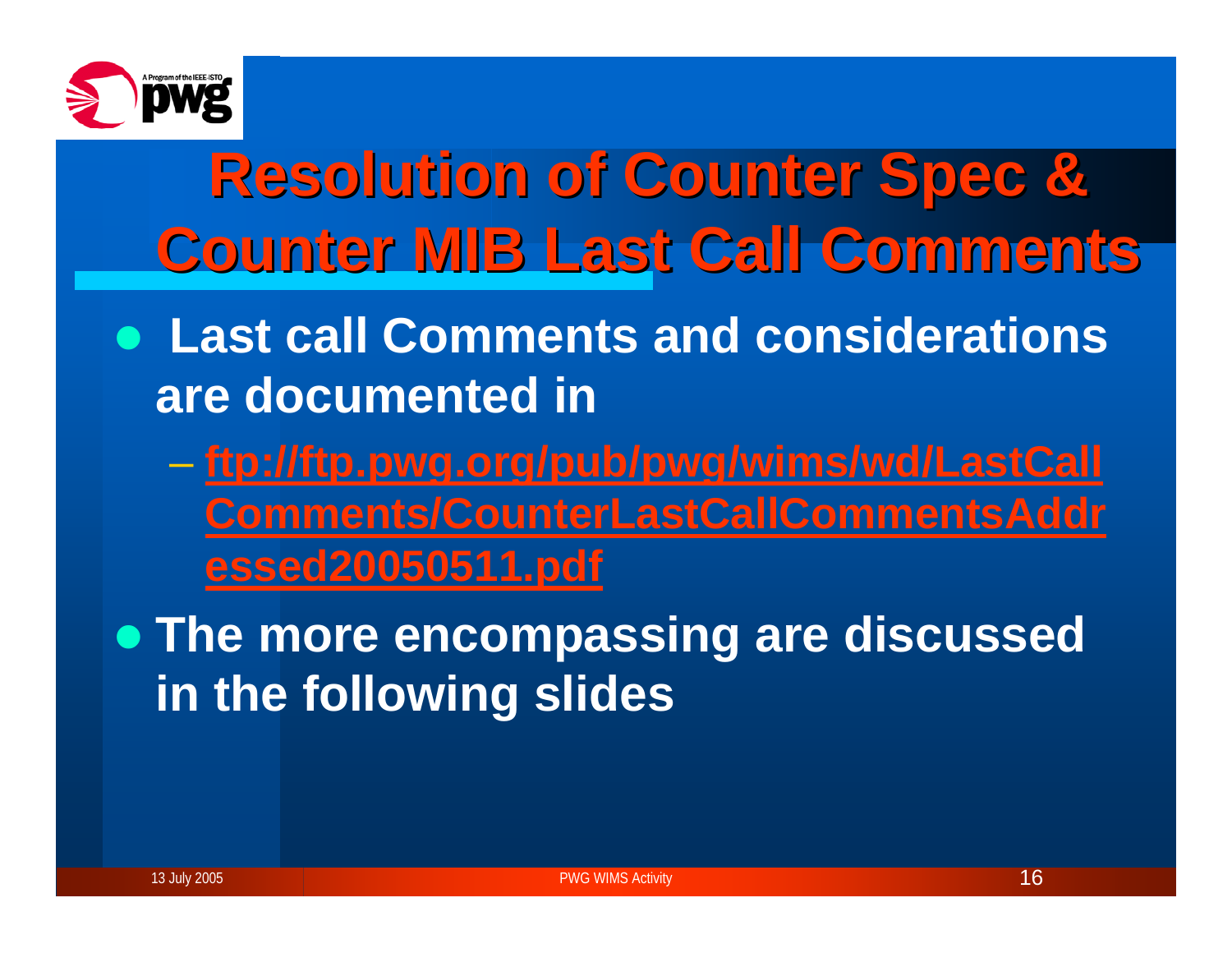

- **Counter Spec appears to disagree with the Job/Document/Media hierarchy in the Semantic Model** 
	- **Although the terms are similar, the two documents do not refer to the same things. In the Counter Spec, "Job" just distinguished the product of a user submission from waste or maintenance products ; "media used" identified the type and quantity of media consumed, not the media desired for a specific job.**
	- **This comment touched on many potential confusing terms. The specification was extensively reworked to use different terms (e.g., Work in place of Job) and to provide an exhaustive definition of terms as used in section 2.**
	- **There is no "Job" specific counting, which may be a deficie ncy**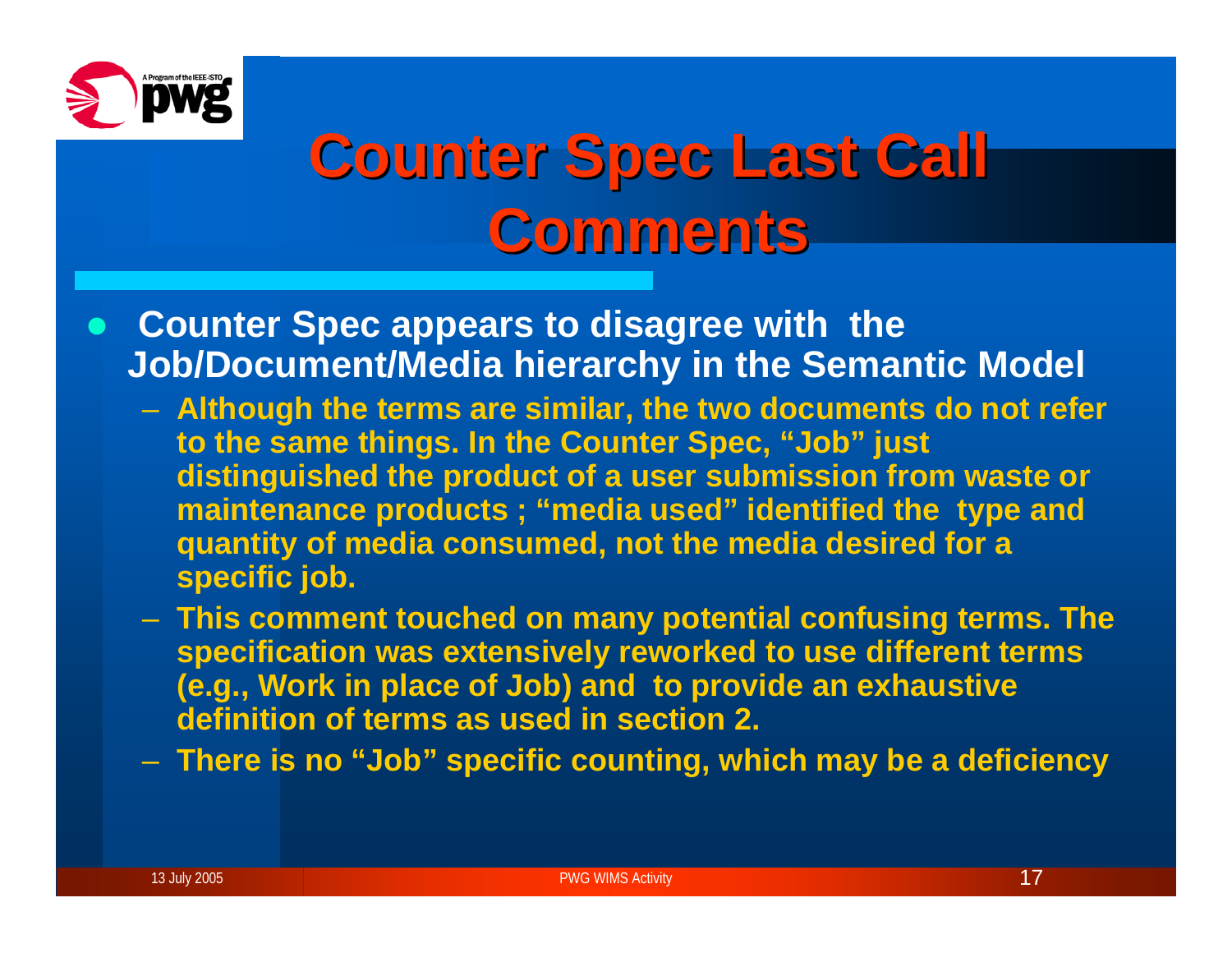

- Some definitions in the MIB are inconsistent with those in the Specification. Indeed, some counter definitions in the specification were unclear or inconsistent.
	- The Specification was made to contain the primary definition, with the MIB referencing where appropriate.
	- Specification definitions were reviewed and structured to refer to the expanded Section 2, Terminology, and to avoid multiple descriptions of the same counter types.
	- Counter names were structured to be self defining in terms of the Section 2 Terminology.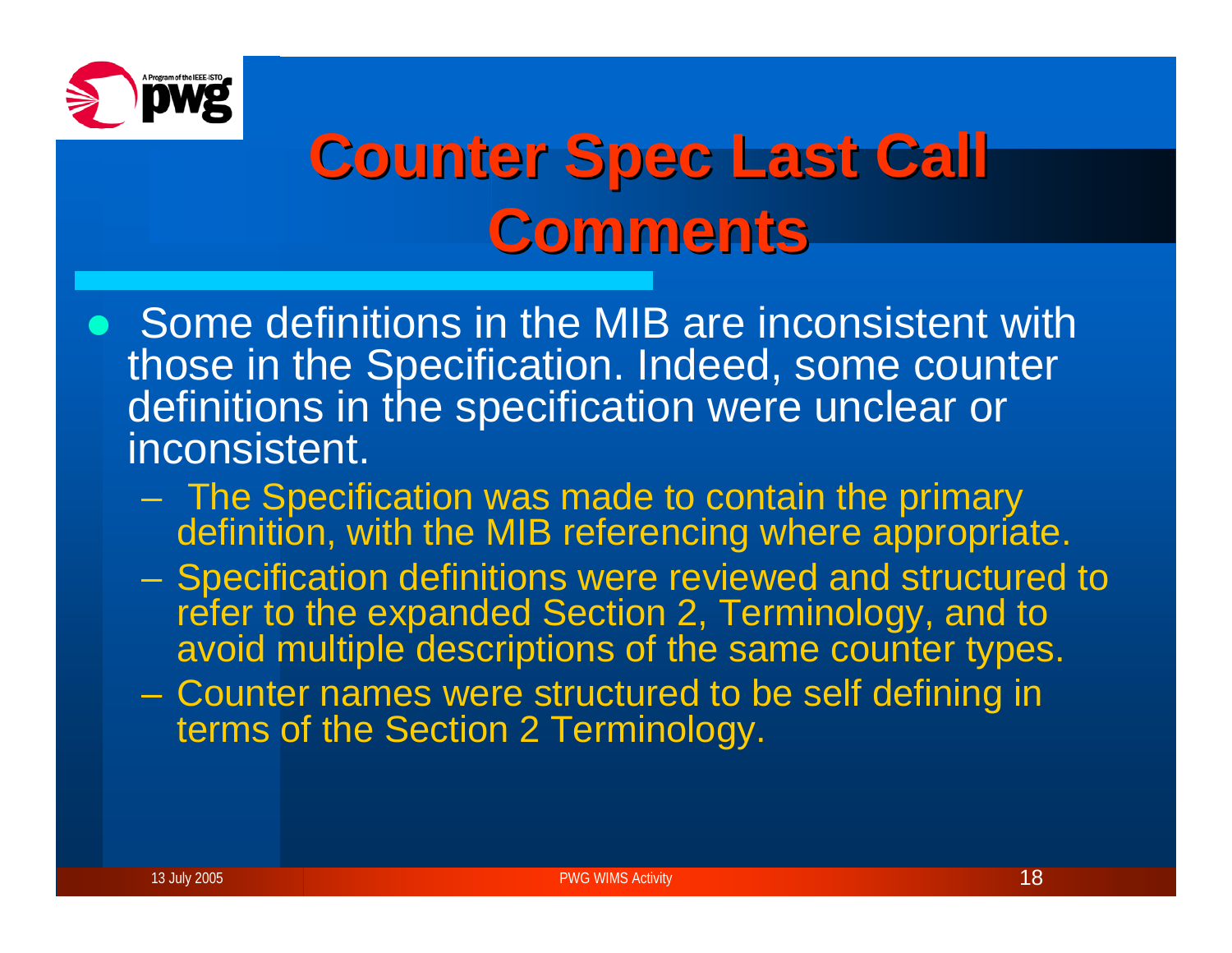

- The terms "black", "blank", "color" and "highlight color" should be clarified.
	- These terms, as well as for many others were clarified in the expanded terminology.
	- On review, "black" was replaced with "monochrome"
- There was some confusion over the relation between service specific and aggregate counters.
	- Addional and revised diagrams and text were included in Section 4.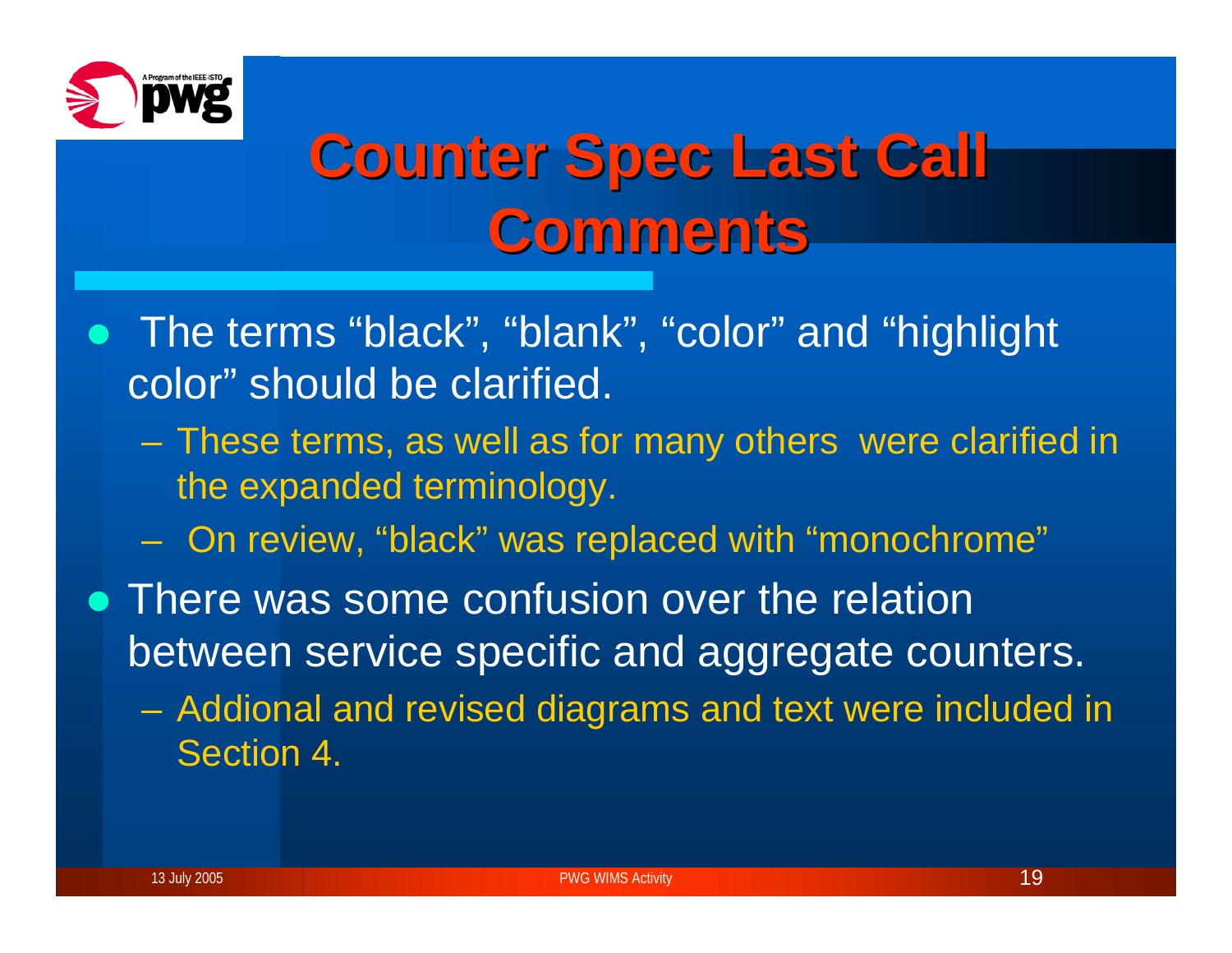

- $\bullet$  The definitions for each counter should include definitions that are (1) consistent with any repeated language in the Counter MIB descriptions, and (2) completely specify the attributes of the counter. The Counter Spec. should explicitly define and state the "units" of each count as well as the initial, reset value and it's "rollover" value (i.e. how many bits, signed or unsigned).
	- The tables defining the counters were reworked as described previously, using the terms defined in Section 2
	- Units, initial value, and precision were added for each counter entry in Section 5.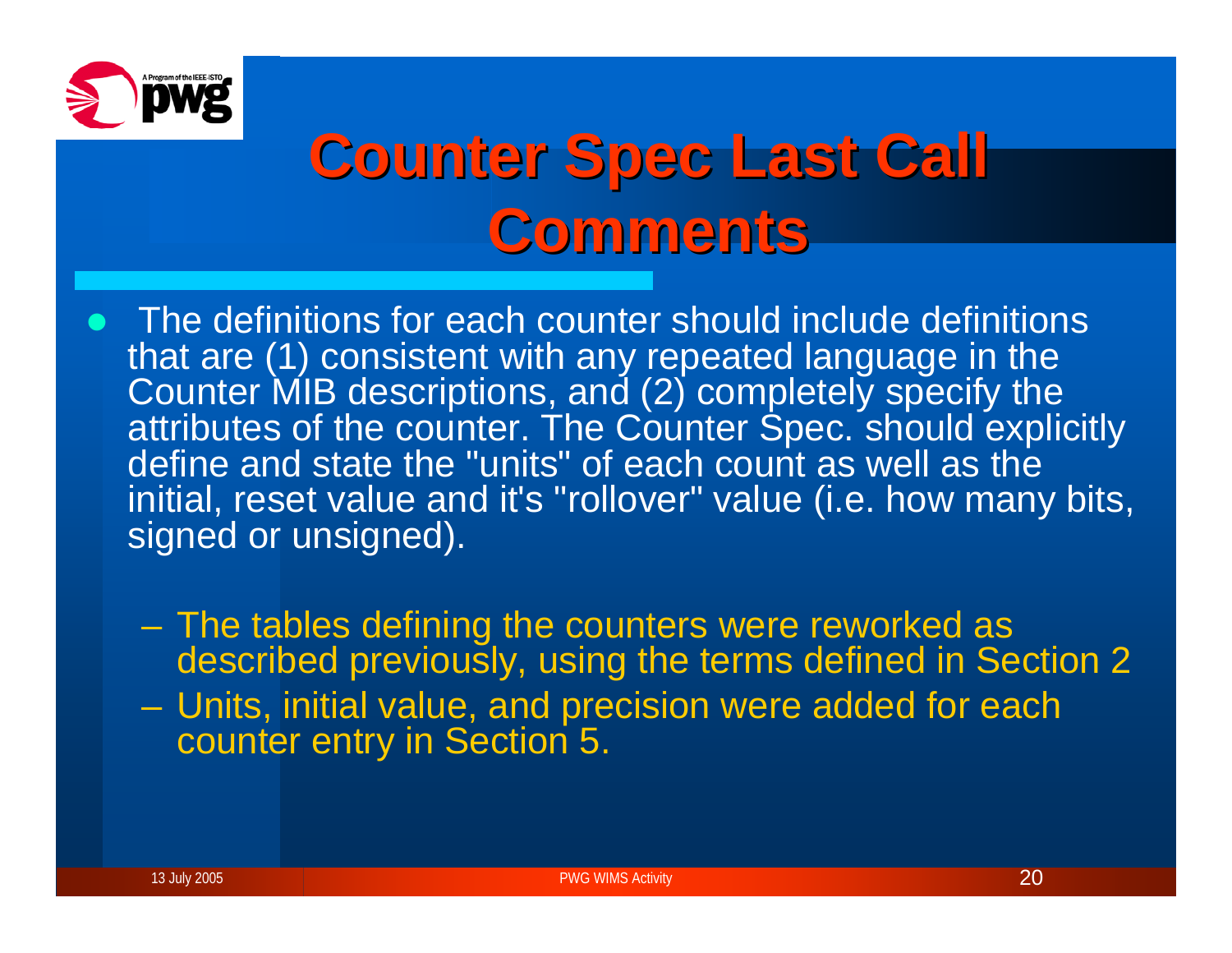

 $\bullet$ It was pointed out that no Requirements Document or section existed. This Requirements discussion is necessary before a standard can be submitted for Vote, according to the PWG Process document.

– Paris Paris II.<br>Politika – Section 3 was added, providing the rational for and the requirements of the Counter **Specification**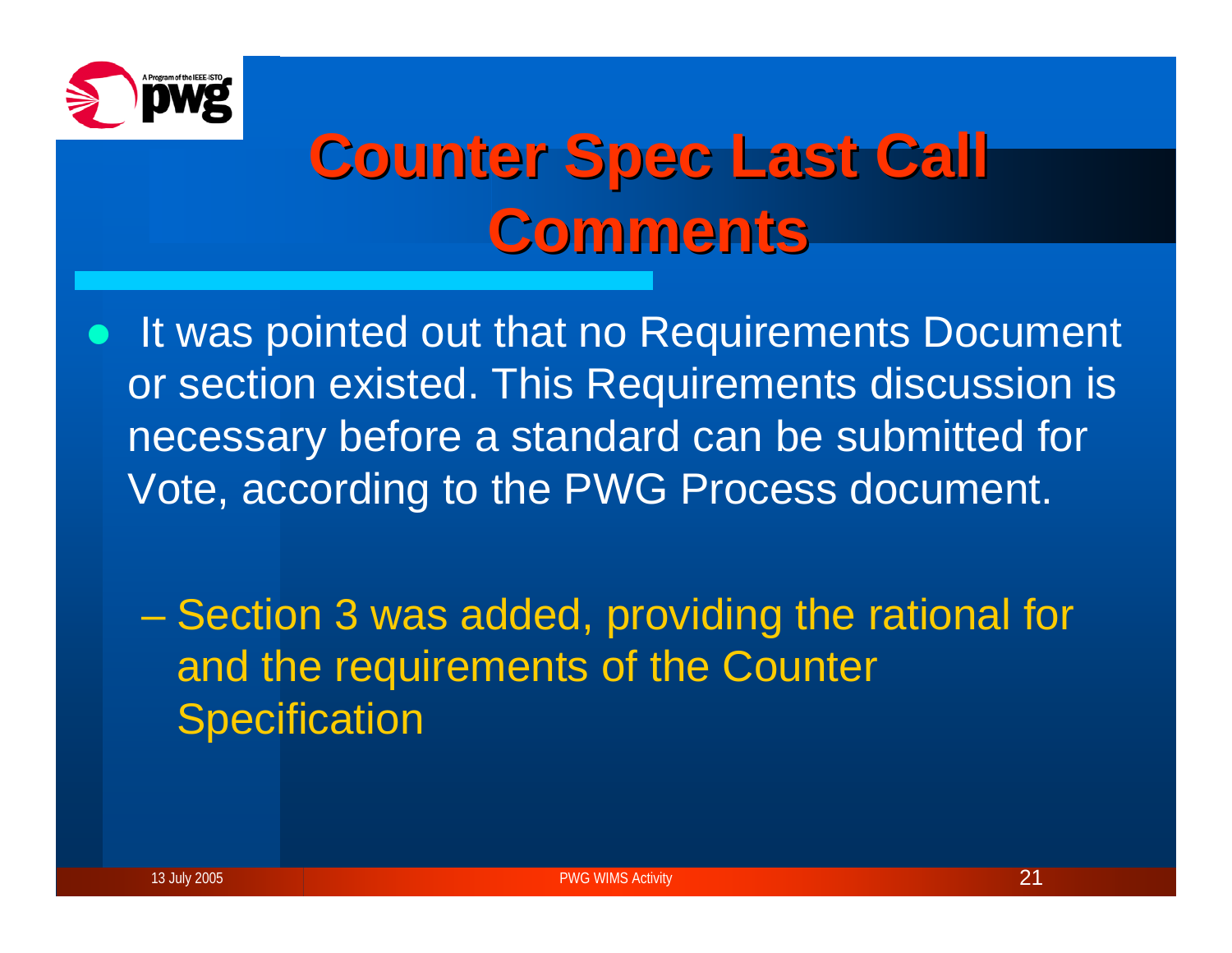

• The Counter MIB was extensively modified to address last call comments. These changes are listed at the back of the current document in Appendix A, the Change Log • The following slides identify some of the more significant changes.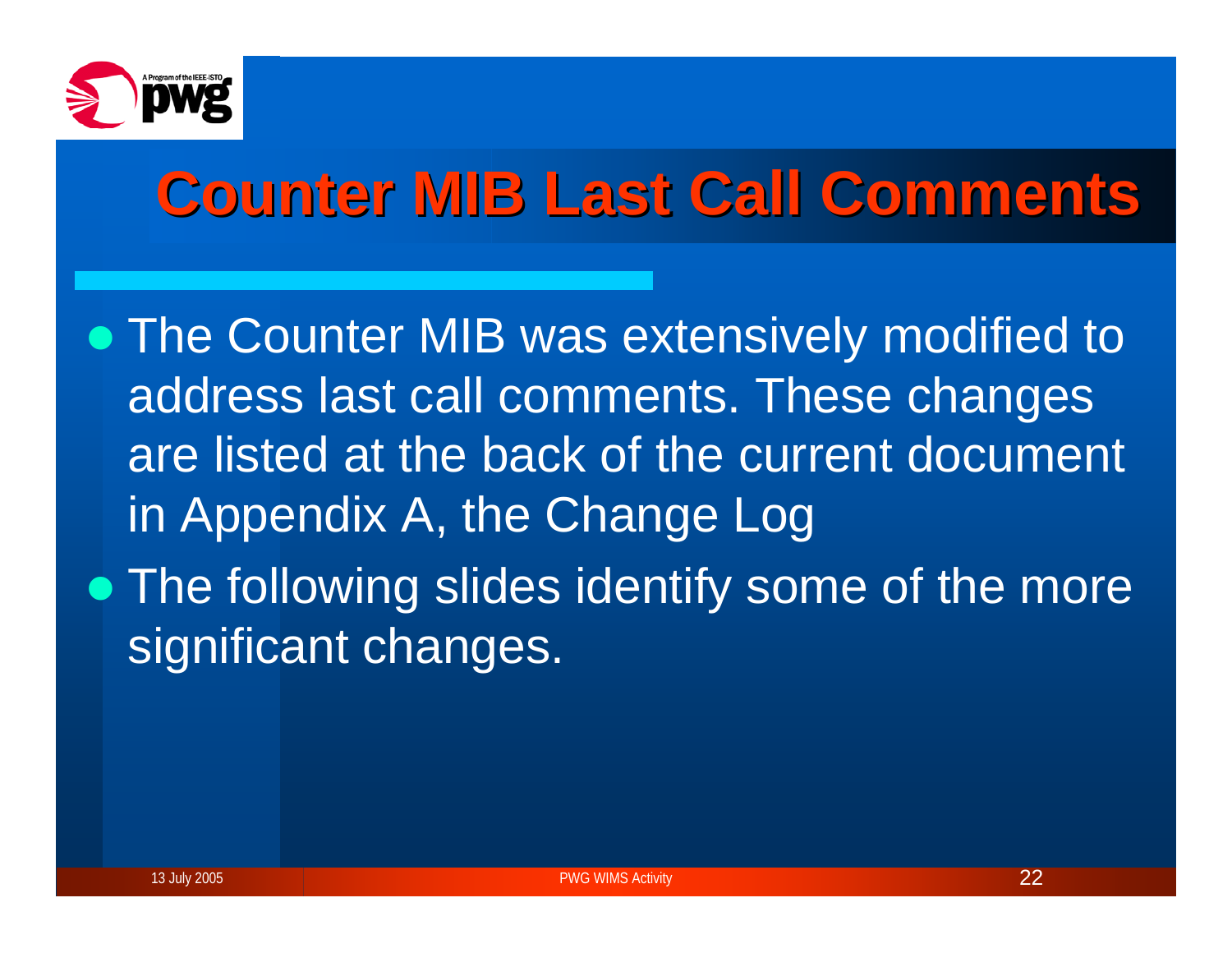

- As described previously, there were inconsistencies in definitions and terminology between the Counter MIB and the Spec. However, the MIB also went into subunits, a class not covered by the Counter Spec
	- The terminology section was structured to identify the source of the terms, rather than provide the definition.
	- Terms that were not covered in the Counter Spec were referenced to other documents, such as the Printer MIB. Some few were defined in the document
	- Counter names were aligned with changed names in the Counter Spec.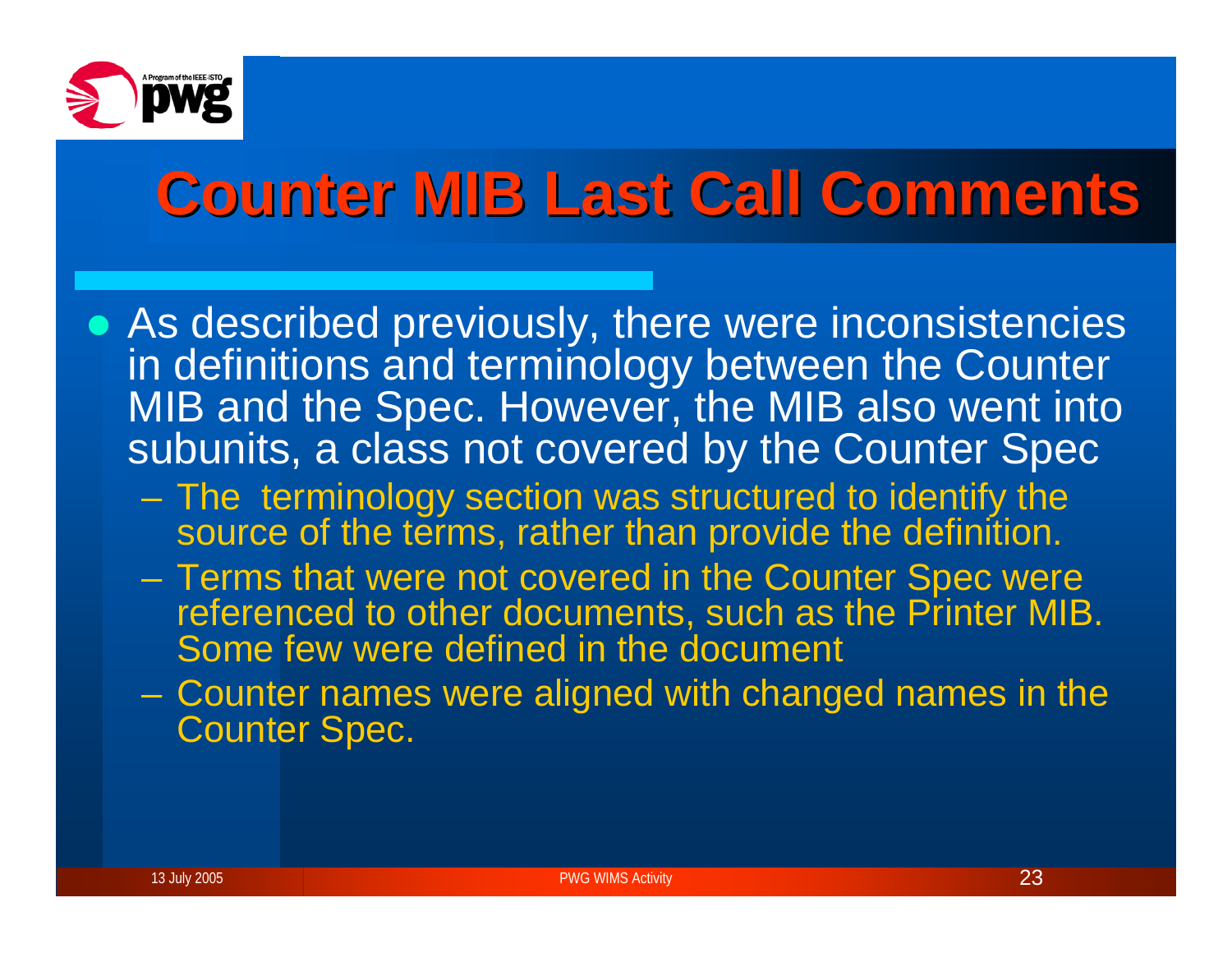

- There is inconsistency between the counter names in the Counter Spec and in the Counter MIB.
	- The MIB follows recommendations for MIB object names that would be inappropriate for names in the counter spec. Further, for portability among compilers, names are restricted to 31 characters, an unreasonable constraint for the Counter Spec.
	- A section was added on how MIB counter object names were mapped from Counter Spec counter names